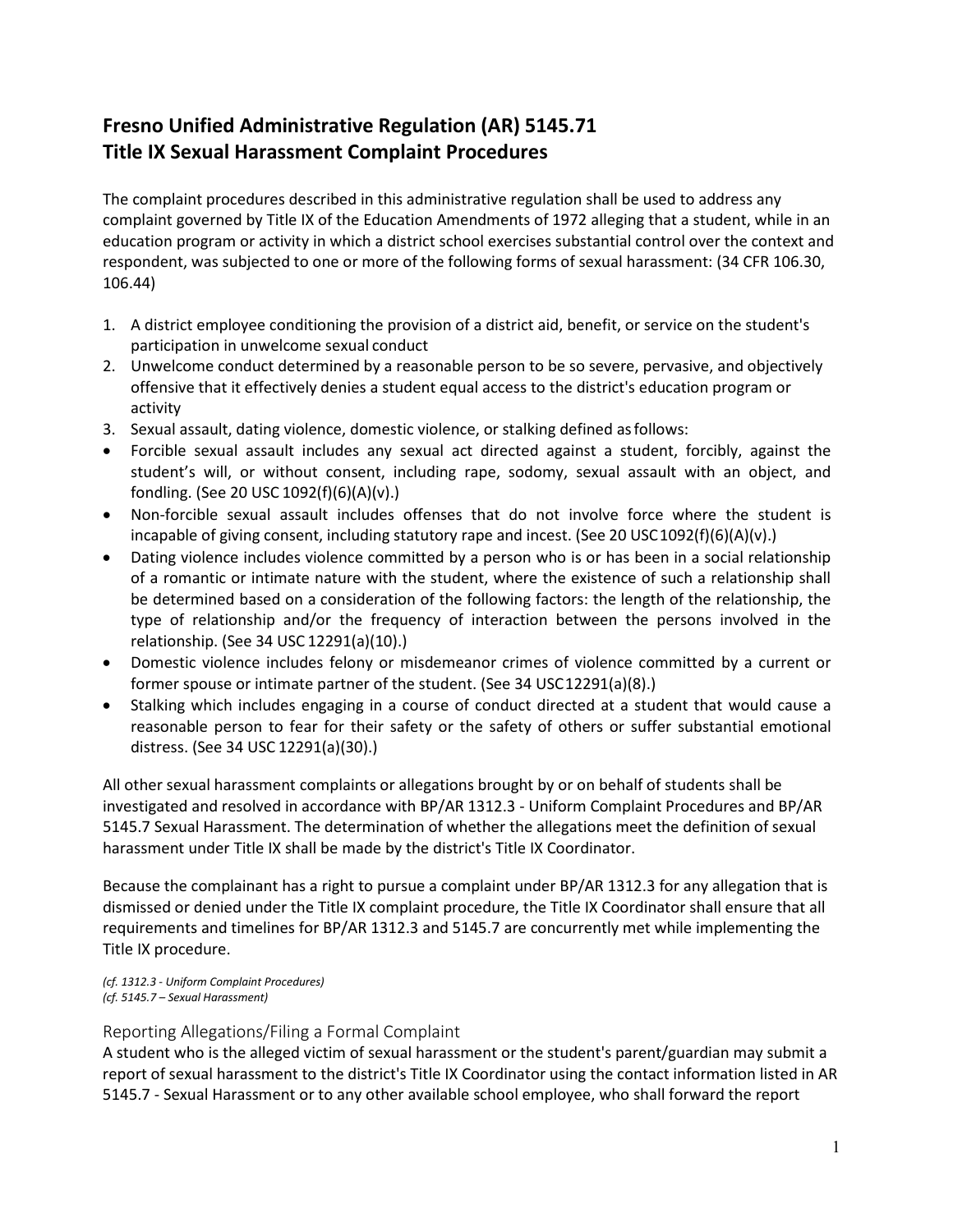to the Title IX Coordinator within one day of receiving the report:

David Chavez, Chief of Human Resources/Labor Relations/Title IX Coordinator Fresno Unified School District Division of Human Resources Address: 2309 Tulare Street, Fresno, CA 93721 Phone: (559) 457-3548 Email[: TitleIX@fresnounified.org](mailto:TitleIX@fresnounified.org)

#### *(cf. 5145.7 - Sexual Harassment)*

Upon receiving such a report, the Title IX Coordinator shall inform the complainant of the right to file a formal complaint and the process for filing a formal complaint. (34 CFR 106.44)

A formal complaint, with the complainant's physical or digital signature, may be filed with the Title IX Coordinator in person, by mail, by email, or by any other method authorized by the district. (34 CFR 106.30)

Even if the alleged victim chooses not to file a formal complaint, the Title IX Coordinator shall file a formal complaint in situations when a safety threat exists. In addition, the Title IX Coordinator may file a formal complaint in other situations as permitted under the Title IX regulations, including as part of the district's obligation to not be deliberately indifferent to known allegations of sexual harassment. In such cases, the Title IX Coordinator shall provide the alleged victim notices as required by the Title IX regulations at specific points in the complaint process.

The Title IX Coordinator, investigator, decision-maker, or a facilitator of an informal resolution process shall not have a conflict of interest or bias for or against complainants or respondents generally or an individual complainant or respondent. Such persons shall receive training in accordance with 34 CFR 106.45. (34 CFR 106.45)

#### Supportive Measures

Upon receipt of a report of Title IX sexual harassment, the Title IX Coordinator shall promptly contact the complainant to discuss the availability of supportive measures and shall consider the complainant's wishes with respect to the supportive measures implemented. Supportive measures shall be offered as appropriate, as reasonably available, and without charge to the complainant or the respondent before or after the filing of a formal complaint or where no formal complaint has been filed. Such measures shall be nondisciplinary, nonpunitive, and designed to restore or preserve equal access to the district's education program or activity without unreasonably burdening the other party, including measures designed to protect the safety of all parties or the district's educational environment or to deter sexual harassment. Supportive measures may include, but are not limited to, counseling, course-related adjustments, modifications of class schedules, mutual restrictions on contact, increased security, and monitoring of certain areas of the campus. (34 CFR 106.30, 106.44)

The district shall maintain as confidential any supportive measures provided to the complainant or respondent, to the extent that maintaining such confidentiality would not impair the district's ability to provide the supportive measures. (34 CFR 106.30)

#### Emergency Removal from School

A student shall not be disciplined for alleged sexual harassment under Title IX until the investigation has been completed. However, on an emergency basis, the district may remove a student from the district's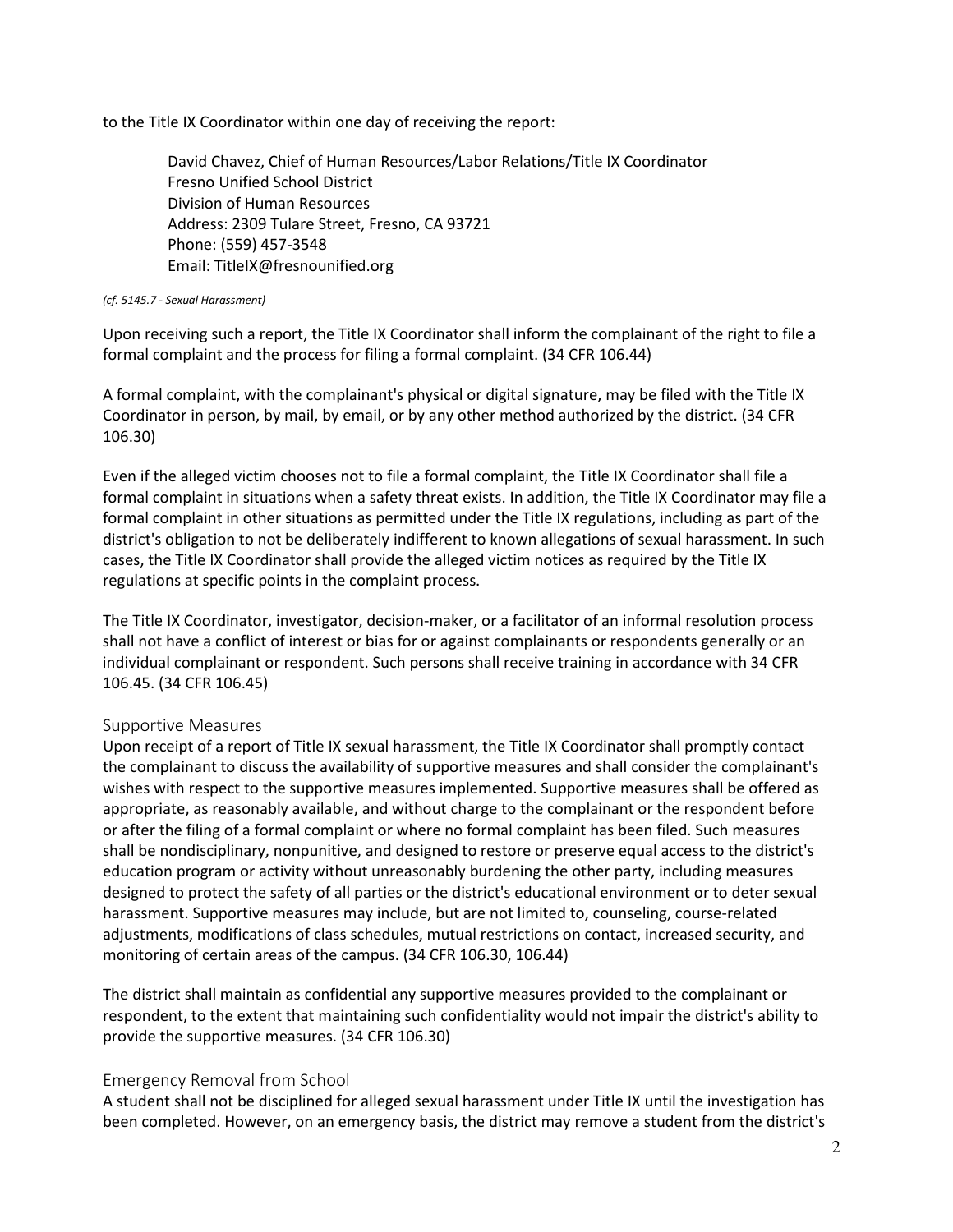education program or activity, provided that the district conducts an individualized safety and risk analysis, determines that removal is justified due to an immediate threat to the physical health or safety of any student or other individual arising from the allegations, and provides the student with notice and an opportunity to challenge the decision immediately following the removal. This authority to remove a student does not modify a student's rights under the Individuals with Disabilities Education Act or Section 504 of the Rehabilitation Act of 1973. (34 CFR 106.44)

If a district employee is the respondent, the employee may be placed on administrative leave during the pendency of the formal complaint process. (34 CFR 106.44)

# Dismissal of Complaint

The Title IX Coordinator shall dismiss a formal complaint if the alleged conduct would not constitute sexual harassment as defined in 34 CFR 106.30 even if proved. The Title IX Coordinator shall also dismiss any complaint in which the alleged conduct did not occur in the district's education program or activity or did not occur against a person in the United States, and may dismiss a formal complaint if the complainant notifies the district in writing that the complainant would like to withdraw the complaint or any allegations in the complaint, the respondent is no longer enrolled or employed by the district, or sufficient circumstances prevent the district from gathering evidence sufficient to reach a determination with regard to the complaint. (34 CFR 106.45)

Upon dismissal, the Title IX Coordinator shall promptly send written notice of the dismissal and the reasons for the dismissal simultaneously to the parties, and shall inform them of their right to appeal the dismissal of a formal complaint or any allegation in the complaint in accordance with the appeal procedures described in the section "Appeals" below. (34 CFR 106.45)

If a complaint is dismissed, the conduct may still be addressed pursuant to BP/AR 1312.3 - Uniform Complaint Procedures as applicable.

#### *(cf. 1312.1- Complaints Concerning District Employees)*

# Informal Resolution Process

When a formal complaint of sexual harassment is filed, the district may offer an informal resolution process, such as mediation, at any time prior to reaching a determination regarding responsibility. The district shall not require a party to participate in the informal resolution process or to waive the right to an investigation and adjudication of a formal complaint. (34 CFR 106.45)

The district may facilitate an informal resolution process provided that the district: (34 CFR 106.45)

- 1. Provides the parties with written notice disclosing the allegations, the requirements of the informal resolution process, the right to withdraw from the informal process and resume the formal complaint process, and any consequences resulting from participating in the informal resolution process, including that records will be maintained or could beshared.
- 2. Obtains the parties' voluntary, written consent to the informal resolutionprocess
- 3. Does not offer or facilitate an informal resolution process to resolve allegations that an employee sexually harassed a student

# Written Notice

If a formal complaint is filed, the Title IX Coordinator shall provide the known parties with written notice of the following: (34 CFR 106.45)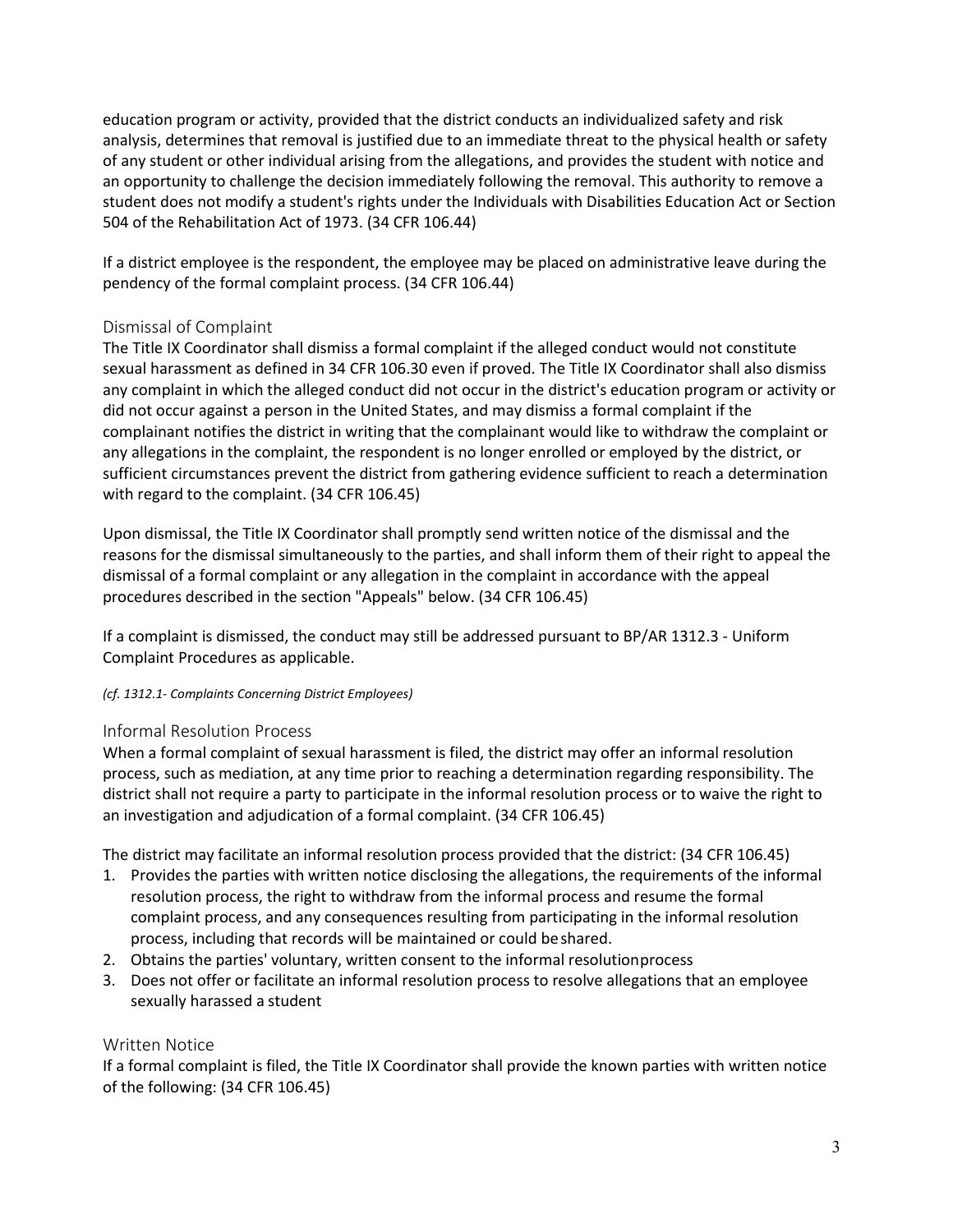- 1. The district's formal Title IX complaint process, including any informal resolution process
- 2. The allegations potentially constituting sexual harassment with sufficient details known at the time, including the identity of parties involved in the incident if known, the conduct allegedly constituting sexual harassment, and the date and location of the alleged incident if known. Such notice shall be provided with sufficient time for the parties to prepare a response before any initialinterview.

If, during the course of the investigation, new Title IX allegations arise about the complainant or respondent that are not included in the initial notice, the Title IX Coordinator shall provide notice of the additional allegations to the parties.

- 3. A statement that the respondent is presumed not responsible for the alleged conduct and that a determination regarding responsibility is made at the conclusion of the complaint process
- 4. The opportunity for the parties to have an advisor of their choice who may be, but is not required to be, an attorney, and the ability to inspect and review evidence
- 5. The prohibition against knowingly making false statements or knowingly submitting false information during the complaint process

The above notice shall also include the name of the investigator, facilitator of an informal process, and decision-maker and shall inform the parties that, if at any time a party has concerns regarding conflict of interest or bias regarding any of these persons, the party should immediately notify the Title IX Coordinator.

# Investigation Procedures

During the investigation process, the district's designated investigator shall: (34 CFR 106.45)

- 1. Provide an equal opportunity for the parties to present witnesses, including fact and expert witnesses, and other inculpatory and exculpatory evidence
- 2. Not restrict the ability of either party to discuss the allegations under investigation or to gather and present relevant evidence
- 3. Provide the parties with the same opportunities to have others present during any grievance proceeding, including the opportunity to be accompanied to any related meeting or proceeding by the advisor of their choice, who may be, but is not required to be, anattorney
- 4. Not limit the choice or presence of an advisor for either the complainant or respondent in any meeting or grievance proceeding, although the district may establish restrictions regarding the extent to which the advisor may participate in the proceedings as long as the restrictions apply equally to both parties
- 5. Provide, to a party whose participation is invited or expected, written notice of the date, time, location, participants, and purpose of all investigative interviews or other meetings, with sufficient time for the party to prepare to participate
- 6. Send in an electronic format or hard copy to both parties and their advisors, if any, any evidence that is obtained as part of the investigation that is directly related to the allegations raised in the complaint, including the evidence upon which the district does not intend to rely in reaching a determination regarding responsibility and inculpatory or exculpatory evidence obtained by a party or other source, so that each party can meaningfully respond to the evidence, and provide the parties at least 10 days to submit a written response for the investigator to consider prior to the completion of the investigative report
- 7. Objectively evaluate all relevant evidence, including both inculpatory and exculpatory evidence, and determine credibility in a manner that is not based on a person's status as a complainant, respondent, or witness
- 8. Create an investigative report that fairly summarizes relevant evidence and, at least 10 days priorto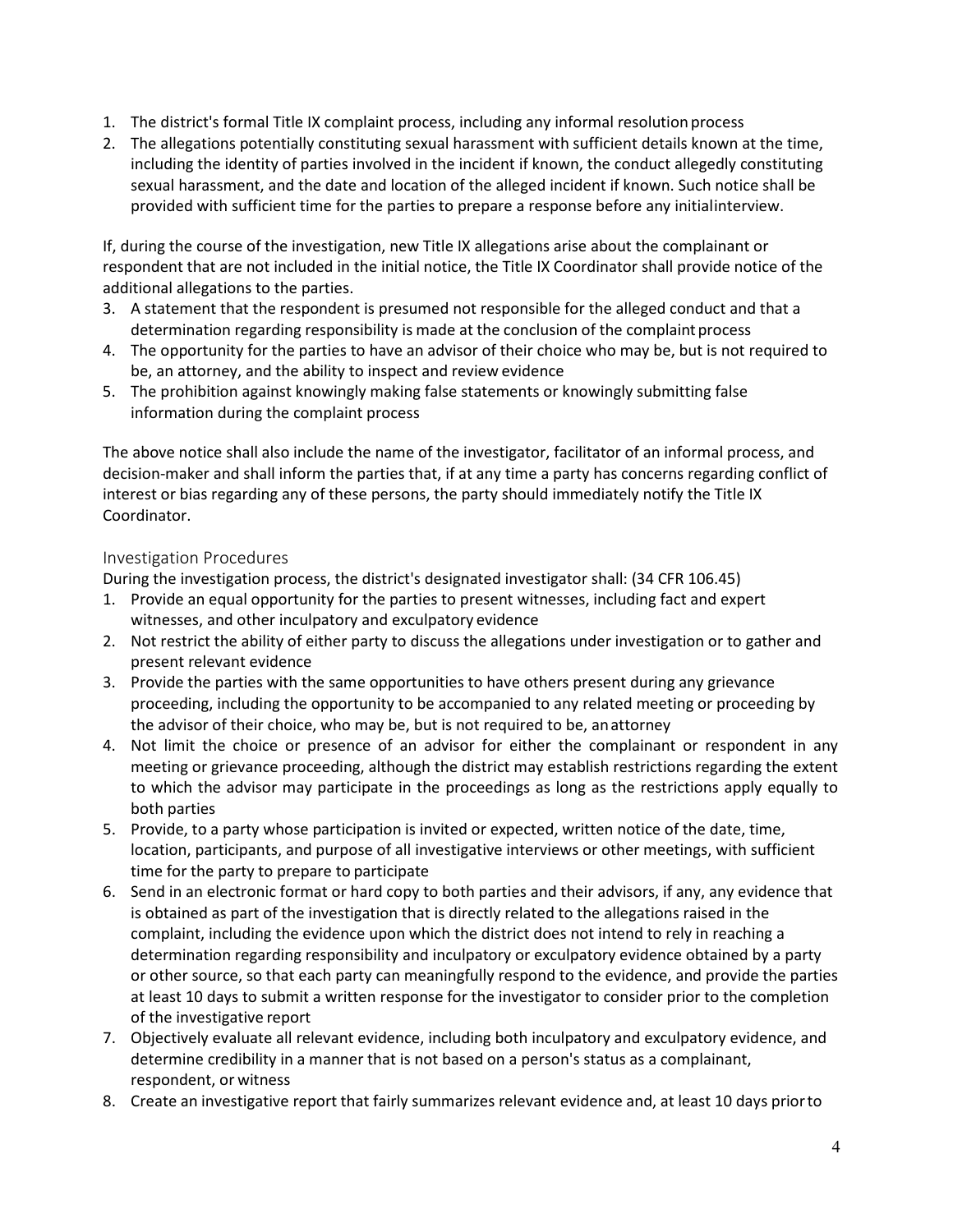the determination of responsibility, send to the parties and their advisors, if any, the investigative report in an electronic format or a hard copy, for their review and written response

9. After sending the investigative report to the parties for review and before a decision-maker reaches a determination regarding responsibility, the decision-maker must afford each party the opportunity to submit written, relevant questions that the party wants asked of any party or witness, provide each party with the answers, and allow for additional, limited follow-up questions from eachparty

Questions and evidence about the complainant's sexual predisposition or prior sexual behavior are not relevant, unless such questions and evidence are offered to prove that someone other than the respondent committed the conduct alleged by the complainant or if the questions and evidence concern specific incidents of the complainant's prior sexual behavior with respect to the respondent and are offered to prove consent. (34 CFR 106.45)

The District shall maintain confidentiality and privacy rights of all parties to the complaint in accordance with applicable state and federal laws, except as may be permitted or required by law or to carry out the purposes of this formal Title IX complaint process.

If the complaint is against an employee, rights conferred under an applicable collective bargaining agreement shall be applied to the extent they do not conflict with the Title IX requirements.

#### Written Decision

The Superintendent shall designate an employee as the decision-maker to determine responsibility for the alleged conduct, who shall not be the Title IX Coordinator or a person involved in the investigation of the matter. (34 CFR 106.45)

After the investigative report has been sent to the parties but before reaching a determination regarding responsibility, the decision-maker shall afford each party the opportunity to submit written, relevant questions that the party wants asked of any party or witness, provide each party with the answers, and allow for additional, limited follow-up questions from each party

The decision-maker shall issue, and simultaneously provide to both parties, a written decision as to whether the respondent is responsible for the alleged conduct. (34 CFR 106.45)

The written decision shall be issued within 60 calendar days of the receipt of the complaint. The timeline may be temporarily extended for good cause with written notice to the complainant and respondent of the extension and the reasons for the action. (34 CFR 106.45)

In making this determination, the decision-maker shall use the "preponderance of the evidence" standard for all formal complaints of sexual harassment. The same standard of evidence shall be used for formal complaints against students as for complaints against employees. (34 CFR 106.45)

The written decision shall include the following: (34 CFR 106.45)

- 1. Identification of the allegations potentially constituting sexual harassment as defined in 34 CFR 106.30
- 2. A description of the procedural steps taken from receipt of the formal complaint through the written decision, including any notifications to the parties, interviews with parties and witnesses, site visits, methods used to gather other evidence, and hearings held if the district includes hearings as part of the grievance process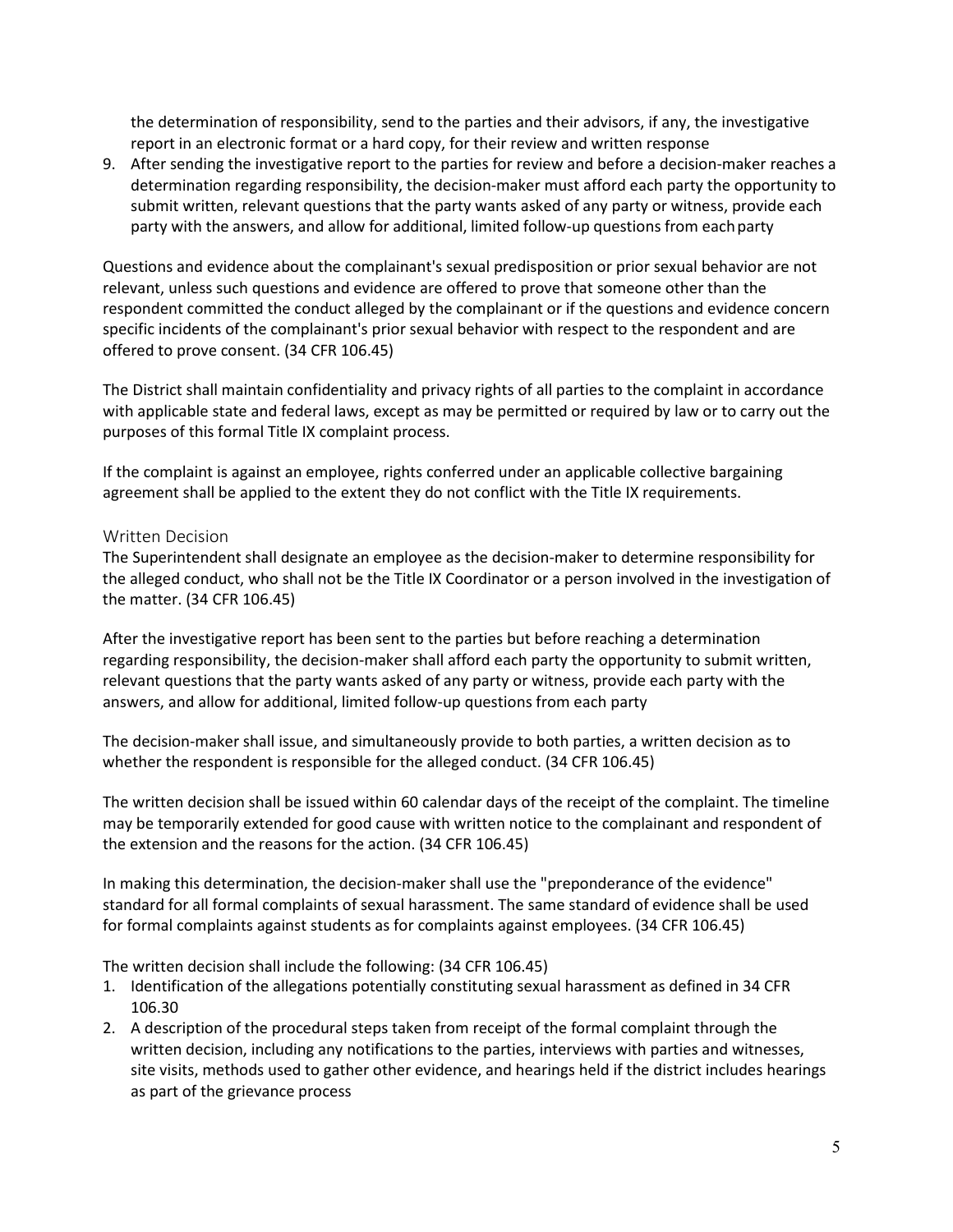- 3. Findings of fact supporting the determination
- 4. Conclusions regarding the application of the district's code of conduct or policies to thefacts
- 5. A statement of, and rationale for, the result as to each allegation, including a decision regarding responsibility, any disciplinary sanctions the district imposes on the respondent, and whether remedies designed to restore or preserve equal access to the district's educational program or activity will be provided by the district to the complainant
- 6. The district's procedures and permissible bases for the complainant and respondent toappeal

#### Appeals

Either party may appeal the district's decision or dismissal of a formal complaint or any allegation in the complaint, if the party believes that a procedural irregularity affected the outcome, new evidence is available that could affect the outcome, or a conflict of interest or bias by the Title IX Coordinator, investigator(s), or decision-maker(s) affected the outcome. If an appeal is filed, the district shall: (34 CFR 106.45)

- 1. Notify the other party in writing when an appeal is filed and implement appeal procedures equally for both parties
- 2. Ensure that the decision-maker(s) for the appeal is trained in accordance with 34 CFR 106.45 and is not the same decision-maker(s) who reached the determination regarding responsibility or dismissal, the investigator(s), or the Title IX Coordinator
- 3. Give both parties a reasonable, equal opportunity to submit a written statement in support of, or challenging, the outcome
- 4. Issue a written decision describing the result of the appeal and the rationale for theresult
- 5. Provide the written decision simultaneously to both parties

An appeal must be filed in writing within 5 school days of receiving the notice of the decision or dismissal, stating the grounds for the appeal, and including any relevant documentation in support of the appeal. Appeals submitted after this deadline are not timely and shall not be considered.

A written decision shall be provided to the parties within 10 school days from the receipt of the appeal.

The district's decision may be appealed to the California Department of Education within 30 days of the written decision in accordance with BP/AR 1312.3.

Either party has the right to file a complaint with the U.S. Department of Education's Office for Civil Rights within 180 days of the date of the most recently alleged misconduct.

The complainant shall be advised of any civil law remedies, including, but not limited to, injunctions, restraining orders, or other remedies or orders that may be available under state or federal antidiscrimination laws, if applicable.

# Remedies

When a determination of responsibility for sexual harassment has been made against the respondent, the district shall provide remedies to the complainant. Such remedies may include the same individualized services described above in the section "Supportive Measures," but need not be nondisciplinary or nonpunitive and need not avoid burdening the respondent. (34 CFR 106.45)

Corrective/Disciplinary Actions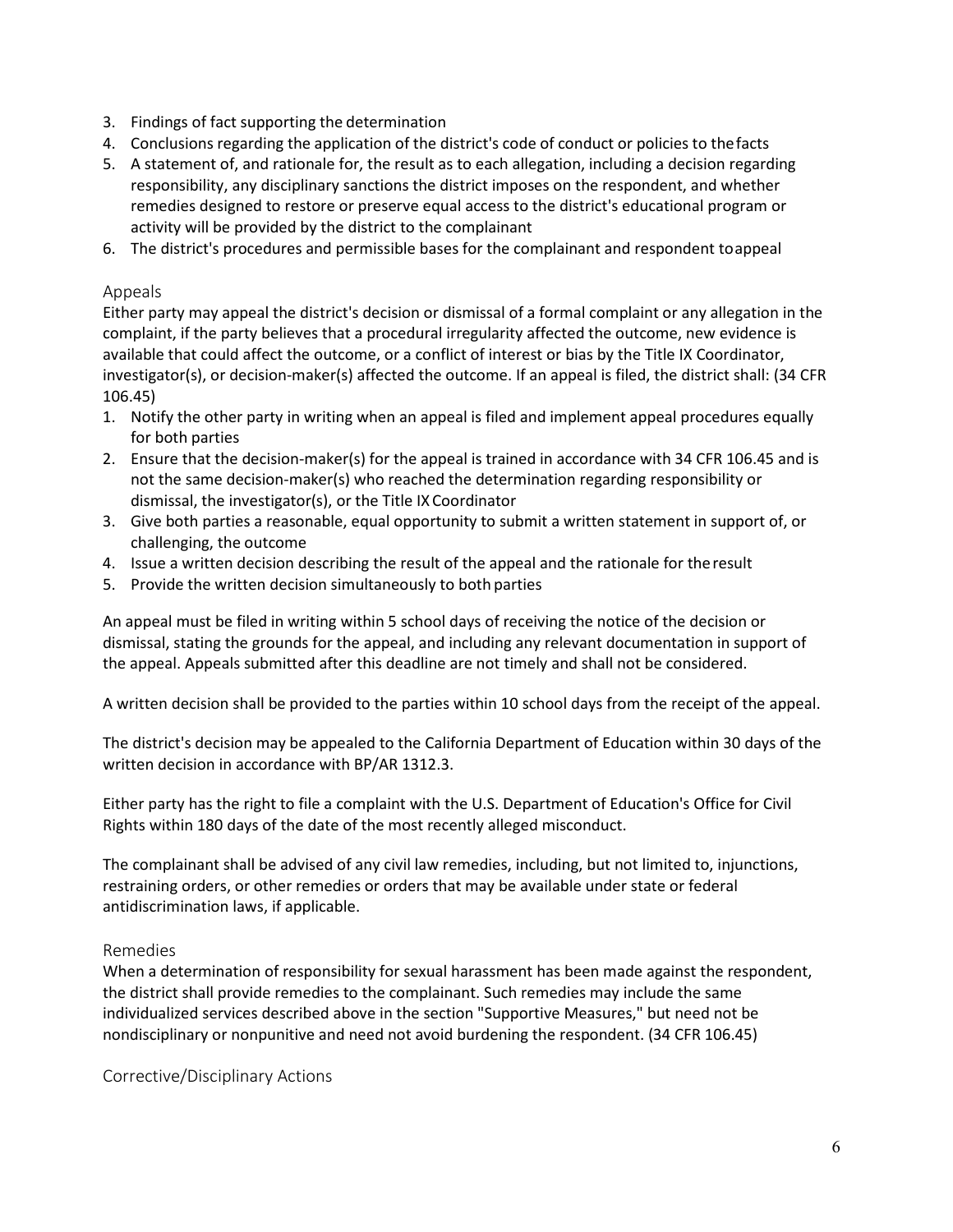The district shall not impose any disciplinary sanctions or other actions against a respondent, other than supportive measures as described above in the section "Supportive Measures," until the complaint procedure has been completed and a determination of responsibility has been made. (34 CFR 106.44)

For students in grades 4-12, discipline for sexual harassment may include suspension and/or expulsion. After the completion of the complaint procedure, if it is determined that a student at any grade level has committed sexual assault or sexual battery at school or at a school activity off school grounds, the principal or Superintendent shall immediately suspend the student and shall recommend expulsion. This section does not apply to pupils enrolled in kindergarten and grades 1 to 3, inclusive. (Education Code 48900.2, 48915)

*(cf. 5144 - Discipline) (cf. 5144.1 - Suspension and Expulsion/Due Process)*

Other actions that may be taken with a student who is determined to be responsible for sexual harassment include, but are not limited to:

- 1. Transfer from a class or school as permitted by law
- 2. Parent/guardian conference
- 3. Education of the student regarding the impact of the conduct onothers
- 4. Positive behavior support
- 5. Referral of the student to a student successteam

*(cf. 6164.5 - Student Success Teams)*

- 6. Denial of participation in extracurricular or cocurricular activities or other privileges as permitted by law
- *(cf. 6145 - Extracurricular and Cocurricular Activities)*

When an employee is found to have committed sexual harassment or retaliation, the district shall take appropriate disciplinary action, up to and including dismissal, in accordance with applicable law and collective bargaining agreement.

*(cf. 4117.7/4317.7 - Employment Status Report) (cf. 4118 - Dismissal/Suspension/Disciplinary Action) (cf. 4119.11/4219.11/4319.11 - Sexual Harassment) (cf. 4218 - Dismissal/Suspension/Disciplinary Action)*

# Record-Keeping

The Superintendent or designee shall maintain, for a period of seven years: (34 CFR 106.45)

- 1. A record of all reported cases and Title IX investigations of sexual harassment, any determinations of responsibility, any audio or audiovisual recording and transcript if applicable, any disciplinary sanctions imposed, any remedies provided to the complainant, and any appeal or informal resolution and the results therefrom
- 2. A record of any actions, including supportive measures, taken in response to a report or formal complaint of sexual harassment, including the district's basis for its conclusion that its response was not deliberately indifferent, the measures taken that were designed to restore or preserve equal access to the education program or activity, and, if no supportive measures were provided to the complainant, the reasons that such a response was not unreasonable in light of the known circumstances
- 3. All materials used to train the Title IX Coordinator, investigator(s), decision-maker(s), and anyperson